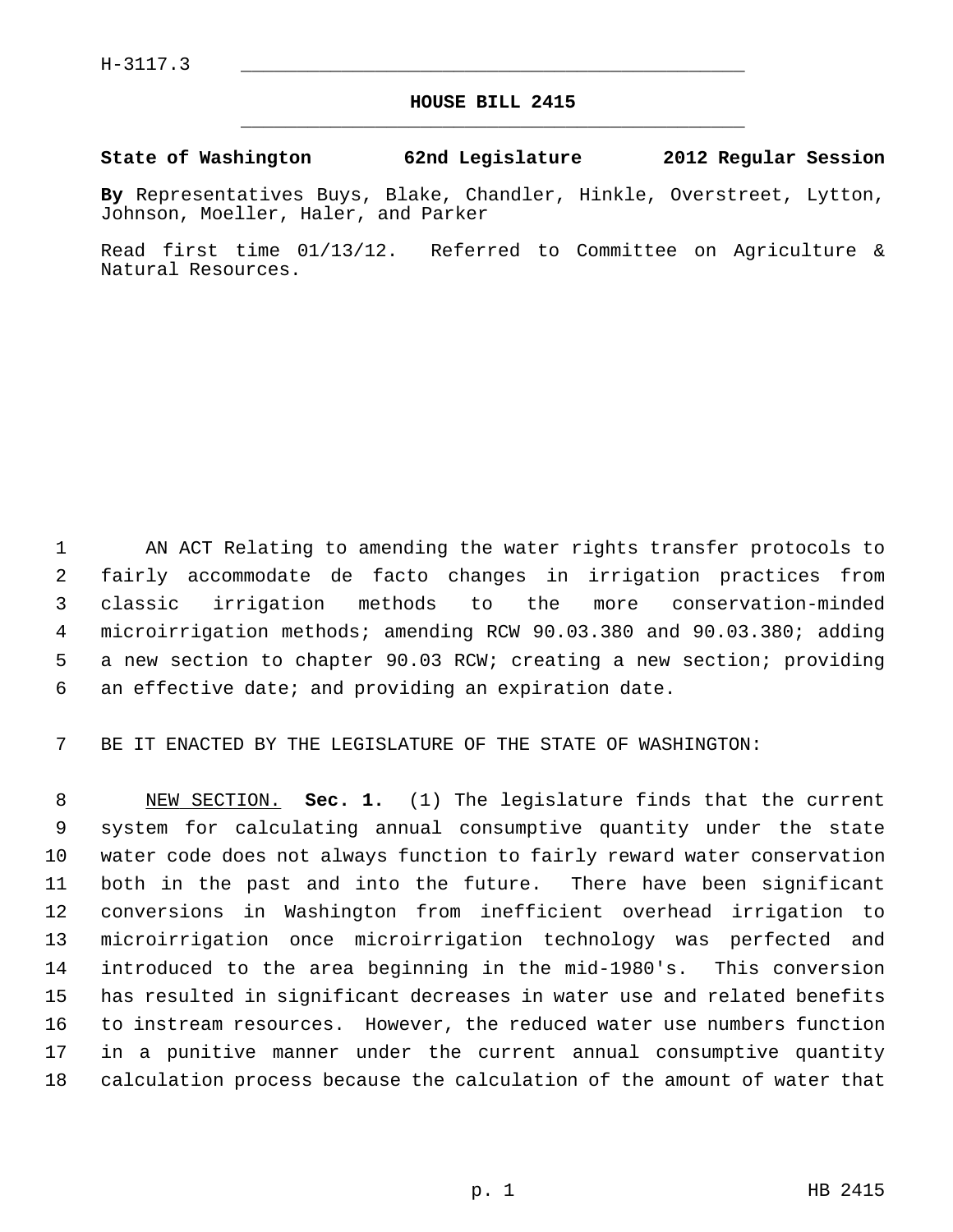1 is available to transfer is drastically reduced by the reduction in 2 water use that accompanied the improvement in irrigation efficiency.

 3 (2) It is the intent of the legislature to base the annual 4 consumptive quantity determination in these cases on the five years of 5 water use that preceded the change to more efficient irrigation. This 6 change is consistent with the original intent of the annual consumptive 7 quantity process and will allow those who improved their irrigation 8 efficiency the opportunity to retain some of their water for 9 application to beneficial use.

10 **Sec. 2.** RCW 90.03.380 and 2011 c 112 s 2 are each amended to read 11 as follows:

12 (1)(a) The right to the use of water which has been applied to a 13 beneficial use in the state shall be and remain appurtenant to the land 14 or place upon which the same is used( $\left(\frac{1}{1} + \frac{1}{1}P$ ROVIDED<sub>r</sub>)). However, 15 ((That)) the right may be transferred, consistent with this section and 16 section 4 of this act, to another or to others and become appurtenant 17 to any other land or place of use without loss of priority of right 18 theretofore established if such change can be made without detriment or 19 injury to existing rights. The point of diversion of water for 20 beneficial use or the purpose of use may be changed, if such change can 21 be made without detriment or injury to existing rights.

22 (b) A change in the place of use, point of diversion, and/or 23 purpose of use of a water right to enable irrigation of additional 24 acreage or the addition of new uses may be permitted if such change 25 results in no increase in the annual consumptive quantity of water used 26 under the water right. For purposes of this section, "annual 27 consumptive quantity" means, except as otherwise provided in (e) and 28 (f) of this subsection or section 4 of this act, the estimated or 29 actual annual amount of water diverted pursuant to the water right, 30 reduced by the estimated annual amount of return flows, averaged over 31 the two years of greatest use within the most recent five-year period 32 of continuous beneficial use of the water right.

33 (c) Before any transfer of such right to use water or change of the 34 point of diversion of water or change of purpose of use can be made, 35 any person having an interest in the transfer or change, shall file a 36 written application therefor with the department, and the application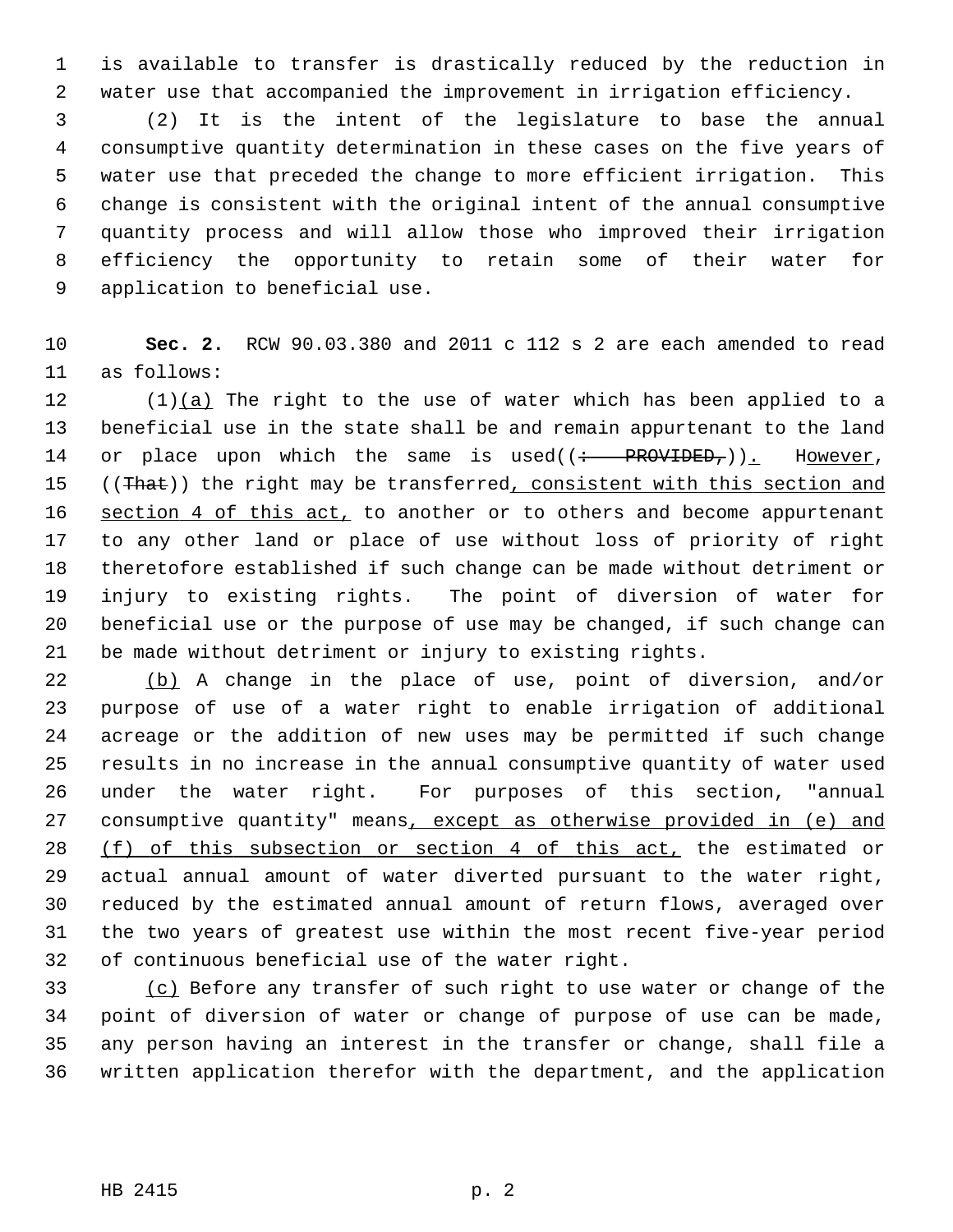1 shall not be granted until notice of the application is published as 2 provided in RCW 90.03.280.

3 (d) If it ((shall)) appears that such transfer or such change may 4 be made without injury or detriment to existing rights, the department 5 shall issue to the applicant a certificate in duplicate granting the 6 right for such transfer or for such change of point of diversion or of 7 use. The certificate so issued shall be filed and be made a record 8 with the department and the duplicate certificate issued to the 9 applicant may be filed with the county auditor in like manner and with 10 the same effect as provided in the original certificate or permit to 11 divert water.

12 (e) The time period that the water right was banked under RCW 13 90.92.070, in an approved local water plan created under RCW 90.92.090, 14 or the water right was subject to an agreement to not divert under RCW 15 90.92.050 will not be included in the most recent five-year period of 16 continuous beneficial use for the purpose of determining the annual 17 consumptive quantity under this section.

18 (f) If the water right has not been used during the previous five 19 years but the nonuse of which qualifies for one or more of the 20 statutory good causes or exceptions to relinquishment in RCW 90.14.140 21 and 90.44.520, the period of nonuse is not included in the most recent 22 five-year period of continuous beneficial use for purposes of 23 determining the annual consumptive quantity of water under this 24 section.

25 (2) If an application for change proposes to transfer water rights 26 from one irrigation district to another, the department shall, before 27 publication of notice, receive concurrence from each of the irrigation 28 districts that such transfer or change will not adversely affect the 29 ability to deliver water to other landowners or impair the financial 30 integrity of either of the districts.

31 (3) A change in place of use by an individual water user or users 32 of water provided by an irrigation district need only receive approval 33 for the change from the board of directors of the district if the use 34 of water continues within the irrigation district, and when water is 35 provided by an irrigation entity that is a member of a board of joint 36 control created under chapter 87.80 RCW, approval need only be received 37 from the board of joint control if the use of water continues within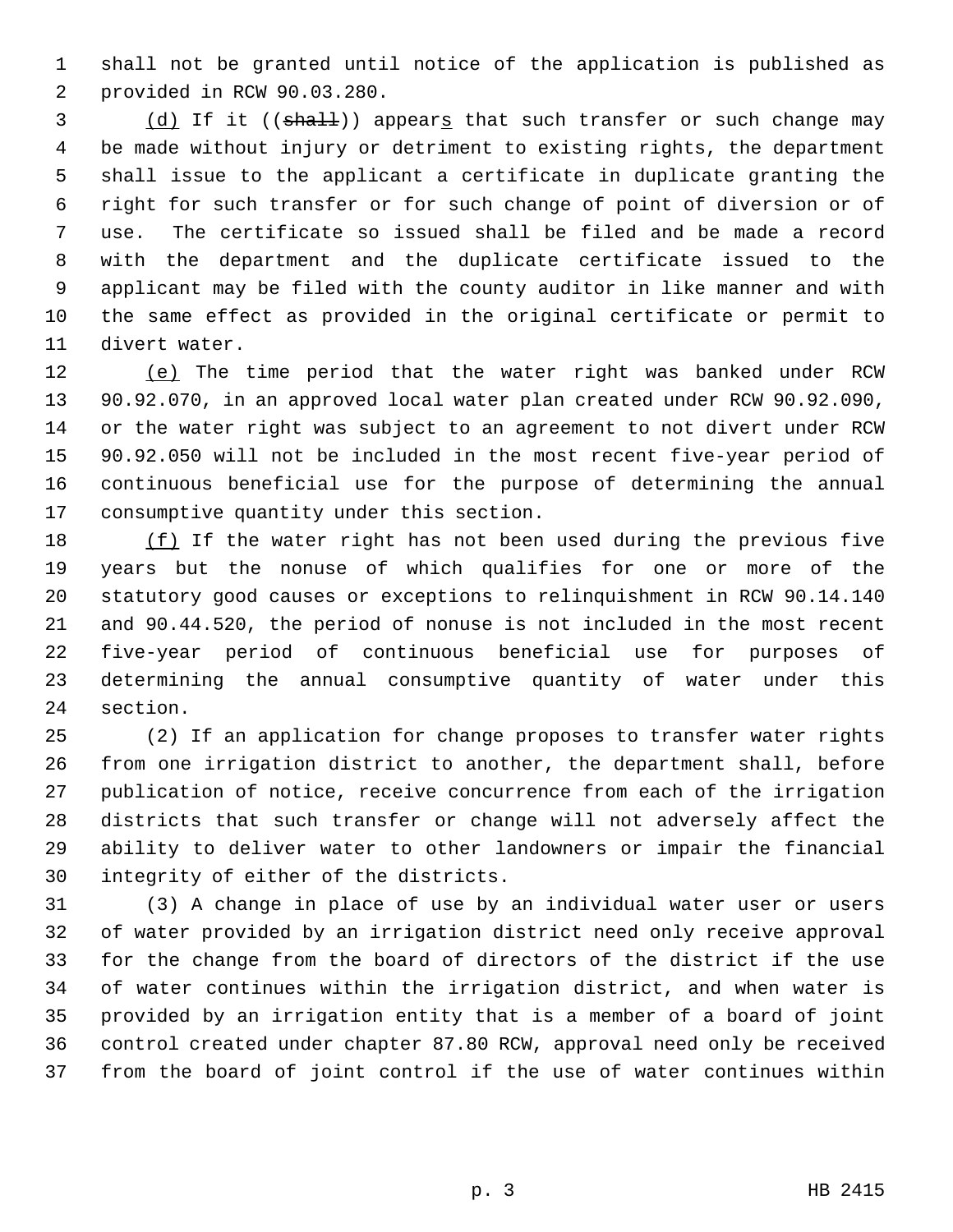1 the area of jurisdiction of the joint board and the change can be made 2 without detriment or injury to existing rights.

 3 (4) This section shall not apply to trust water rights acquired by 4 the state through the funding of water conservation projects under 5 chapter 90.38 RCW or RCW 90.42.010 through 90.42.070.

 6 (5)(a) Pending applications for new water rights are not entitled 7 to protection from impairment, injury, or detriment when an application 8 relating to an existing surface or ground water right is considered.

 9 (b) Applications relating to existing surface or ground water 10 rights may be processed and decisions on them rendered independently of 11 processing and rendering decisions on pending applications for new 12 water rights within the same source of supply without regard to the 13 date of filing of the pending applications for new water rights.

14 (c) Notwithstanding any other existing authority to process 15 applications, including but not limited to the authority to process 16 applications under WAC 173-152-050 as it existed on January 1, 2001, an 17 application relating to an existing surface or ground water right may 18 be processed ahead of a previously filed application relating to an 19 existing right when sufficient information for a decision on the 20 previously filed application is not available and the applicant for the 21 previously filed application is sent written notice that explains what 22 information is not available and informs the applicant that processing 23 of the next application will begin. The previously filed application 24 does not lose its priority date and if the information is provided by 25 the applicant within sixty days, the previously filed application shall 26 be processed at that time. This subsection  $(5)(c)$  does not affect any 27 other existing authority to process applications.

28 (d) Nothing in this subsection (5) is intended to stop the 29 processing of applications for new water rights.

30 (6) No applicant for a change, transfer, or amendment of a water 31 right may be required to give up any part of the applicant's valid 32 water right or claim to a state agency, the trust water rights program, 33 or to other persons as a condition of processing the application.

34 (7) In revising the provisions of this section and adding 35 provisions to this section by chapter 237, Laws of 2001, the 36 legislature does not intend to imply legislative approval or 37 disapproval of any existing administrative policy regarding, or any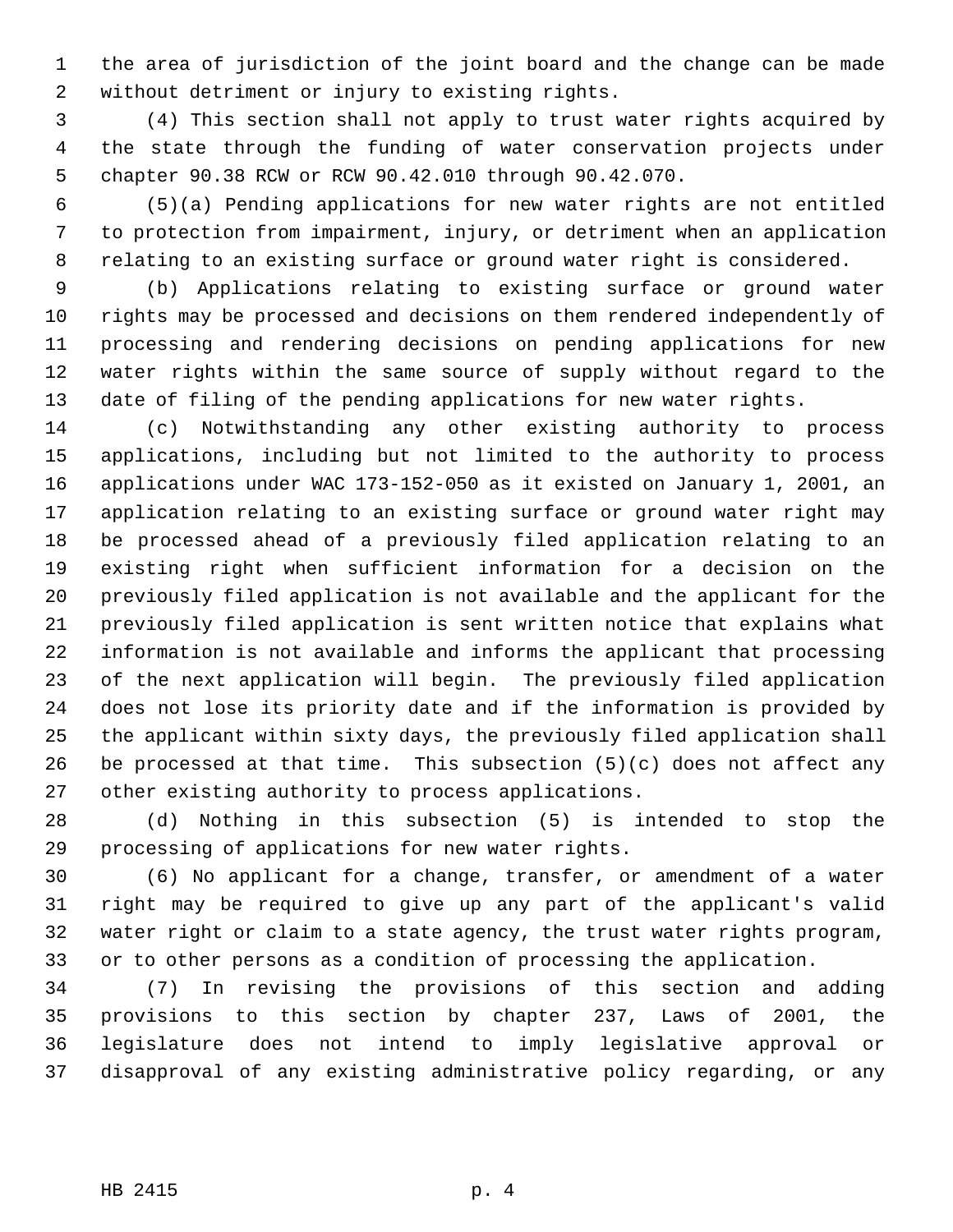1 existing administrative or judicial interpretation of, the provisions 2 of this section not expressly added or revised.

 3 (8) The development and use of a small irrigation impoundment, as 4 defined in RCW 90.03.370(8), does not constitute a change or amendment 5 for the purposes of this section. The exemption expressly provided by 6 this subsection shall not be construed as requiring a change or 7 transfer of any existing water right to enable the holder of the right 8 to store water governed by the right.

 9 (9) This section does not apply to a water right involved in an 10 approved local water plan created under RCW 90.92.090, a water right 11 that is subject to an agreement not to divert under RCW 90.92.050, or 12 a banked water right under RCW 90.92.070.

13 (10)(a) The department may only approve an application submitted 14 after July 22, 2011, for an interbasin water rights transfer after 15 providing notice electronically to the board of county commissioners in 16 the county of origin upon receipt of an application.

17 (b) For the purposes of this subsection:

18 (i) "Interbasin water rights transfer" means a transfer of a water 19 right for which the proposed point of diversion is in a different basin 20 than the proposed place of beneficial use.

21 (ii) "County of origin" means the county from which a water right 22 is transferred or proposed to be transferred.

23 (c) This subsection applies to counties located east of the crest 24 of the Cascade mountains.

25 **Sec. 3.** RCW 90.03.380 and 2011 c 112 s 3 are each amended to read 26 as follows:

 $27$  (1)(a) The right to the use of water which has been applied to a 28 beneficial use in the state shall be and remain appurtenant to the land 29 or place upon which the same is used( $\left( \div \text{ - }$  PROVIDED<sub>r</sub>)). However, 30 ((That)) the right may be transferred, consistent with this section and 31 section 4 of this act, to another or to others and become appurtenant 32 to any other land or place of use without loss of priority of right 33 theretofore established if such change can be made without detriment or 34 injury to existing rights. The point of diversion of water for 35 beneficial use or the purpose of use may be changed, if such change can 36 be made without detriment or injury to existing rights.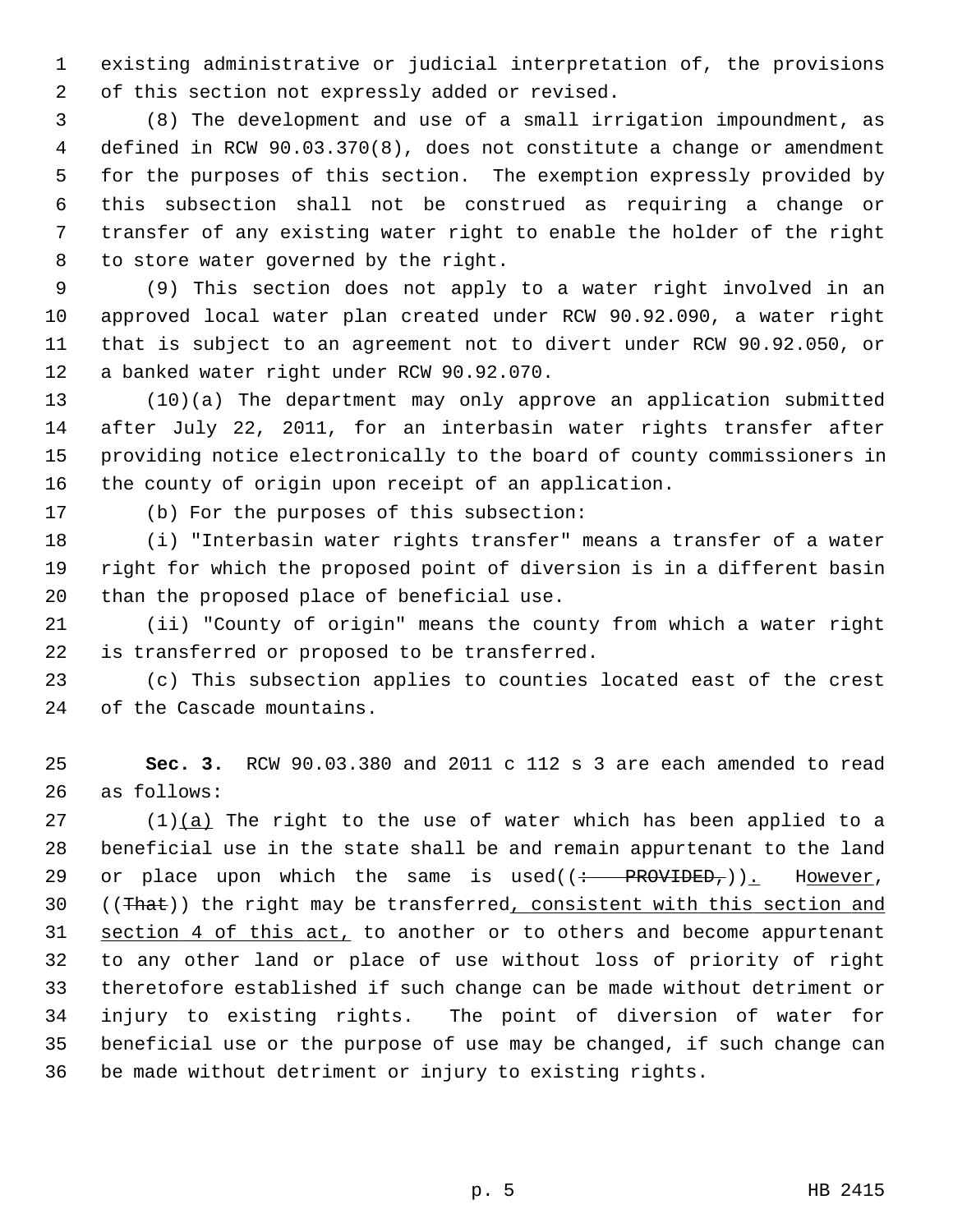1 (b) A change in the place of use, point of diversion, and/or 2 purpose of use of a water right to enable irrigation of additional 3 acreage or the addition of new uses may be permitted if such change 4 results in no increase in the annual consumptive quantity of water used 5 under the water right. For purposes of this section, "annual 6 consumptive quantity" means, except as otherwise provided in section 4 7 of this act, the estimated or actual annual amount of water diverted 8 pursuant to the water right, reduced by the estimated annual amount of 9 return flows, averaged over the two years of greatest use within the 10 most recent five-year period of continuous beneficial use of the water 11 right.

12 (c) Before any transfer of such right to use water or change of the 13 point of diversion of water or change of purpose of use can be made, 14 any person having an interest in the transfer or change, shall file a 15 written application therefor with the department, and the application 16 shall not be granted until notice of the application is published as 17 provided in RCW 90.03.280.

18 (d) If it  $((\text{shall}))$  appears that such transfer or such change may 19 be made without injury or detriment to existing rights, the department 20 shall issue to the applicant a certificate in duplicate granting the 21 right for such transfer or for such change of point of diversion or of 22 use. The certificate so issued shall be filed and be made a record 23 with the department and the duplicate certificate issued to the 24 applicant may be filed with the county auditor in like manner and with 25 the same effect as provided in the original certificate or permit to 26 divert water.

27 (2) If an application for change proposes to transfer water rights 28 from one irrigation district to another, the department shall, before 29 publication of notice, receive concurrence from each of the irrigation 30 districts that such transfer or change will not adversely affect the 31 ability to deliver water to other landowners or impair the financial 32 integrity of either of the districts.

33 (3) A change in place of use by an individual water user or users 34 of water provided by an irrigation district need only receive approval 35 for the change from the board of directors of the district if the use 36 of water continues within the irrigation district, and when water is 37 provided by an irrigation entity that is a member of a board of joint 38 control created under chapter 87.80 RCW, approval need only be received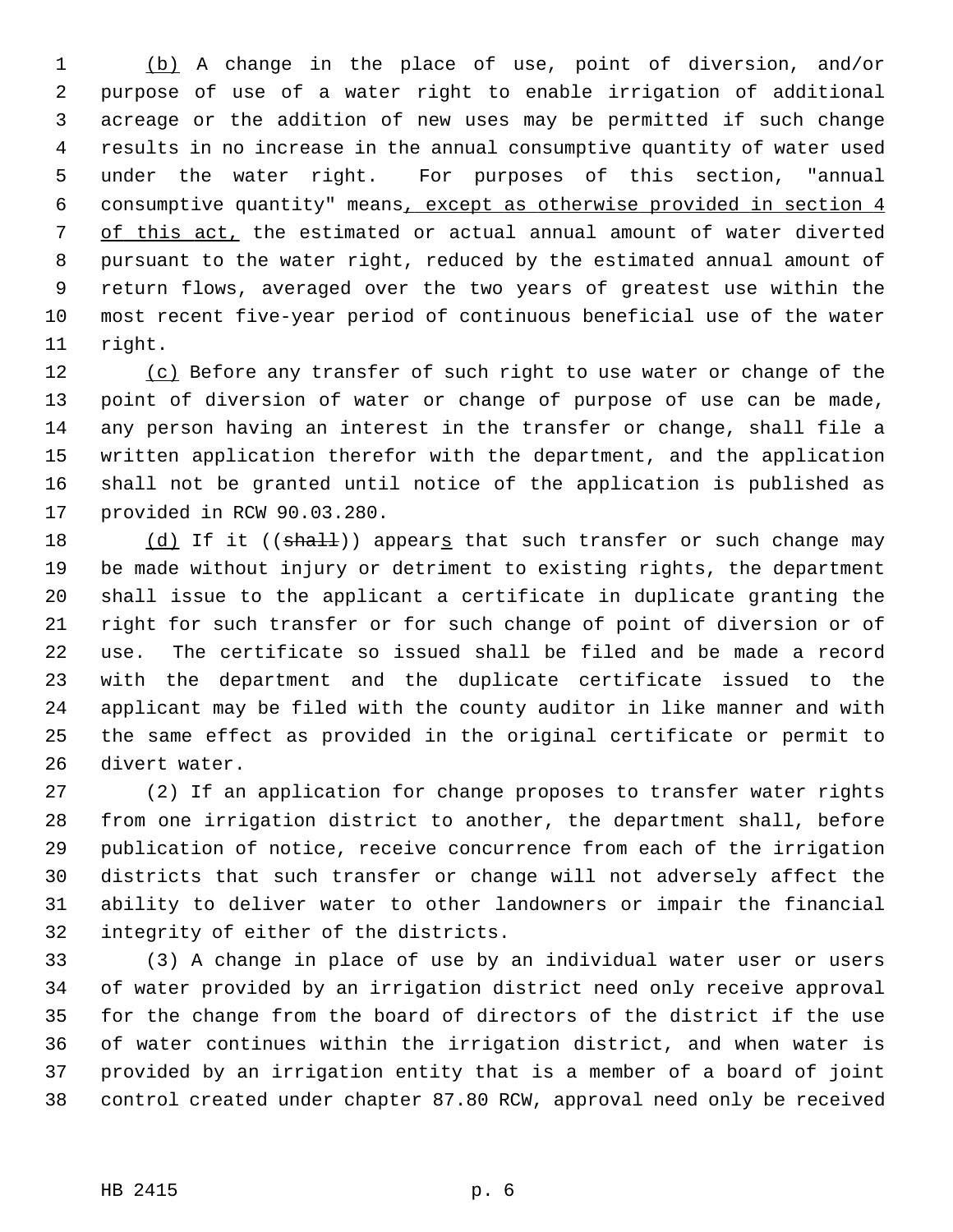1 from the board of joint control if the use of water continues within 2 the area of jurisdiction of the joint board and the change can be made 3 without detriment or injury to existing rights.

 4 (4) This section shall not apply to trust water rights acquired by 5 the state through the funding of water conservation projects under 6 chapter 90.38 RCW or RCW 90.42.010 through 90.42.070.

 7 (5)(a) Pending applications for new water rights are not entitled 8 to protection from impairment, injury, or detriment when an application 9 relating to an existing surface or ground water right is considered.

10 (b) Applications relating to existing surface or ground water 11 rights may be processed and decisions on them rendered independently of 12 processing and rendering decisions on pending applications for new 13 water rights within the same source of supply without regard to the 14 date of filing of the pending applications for new water rights.

15 (c) Notwithstanding any other existing authority to process 16 applications, including but not limited to the authority to process 17 applications under WAC 173-152-050 as it existed on January 1, 2001, an 18 application relating to an existing surface or ground water right may 19 be processed ahead of a previously filed application relating to an 20 existing right when sufficient information for a decision on the 21 previously filed application is not available and the applicant for the 22 previously filed application is sent written notice that explains what 23 information is not available and informs the applicant that processing 24 of the next application will begin. The previously filed application 25 does not lose its priority date and if the information is provided by 26 the applicant within sixty days, the previously filed application shall 27 be processed at that time. This subsection  $(5)(c)$  does not affect any 28 other existing authority to process applications.

29 (d) Nothing in this subsection (5) is intended to stop the 30 processing of applications for new water rights.

31 (6) No applicant for a change, transfer, or amendment of a water 32 right may be required to give up any part of the applicant's valid 33 water right or claim to a state agency, the trust water rights program, 34 or to other persons as a condition of processing the application.

35 (7) In revising the provisions of this section and adding 36 provisions to this section by chapter 237, Laws of 2001, the 37 legislature does not intend to imply legislative approval or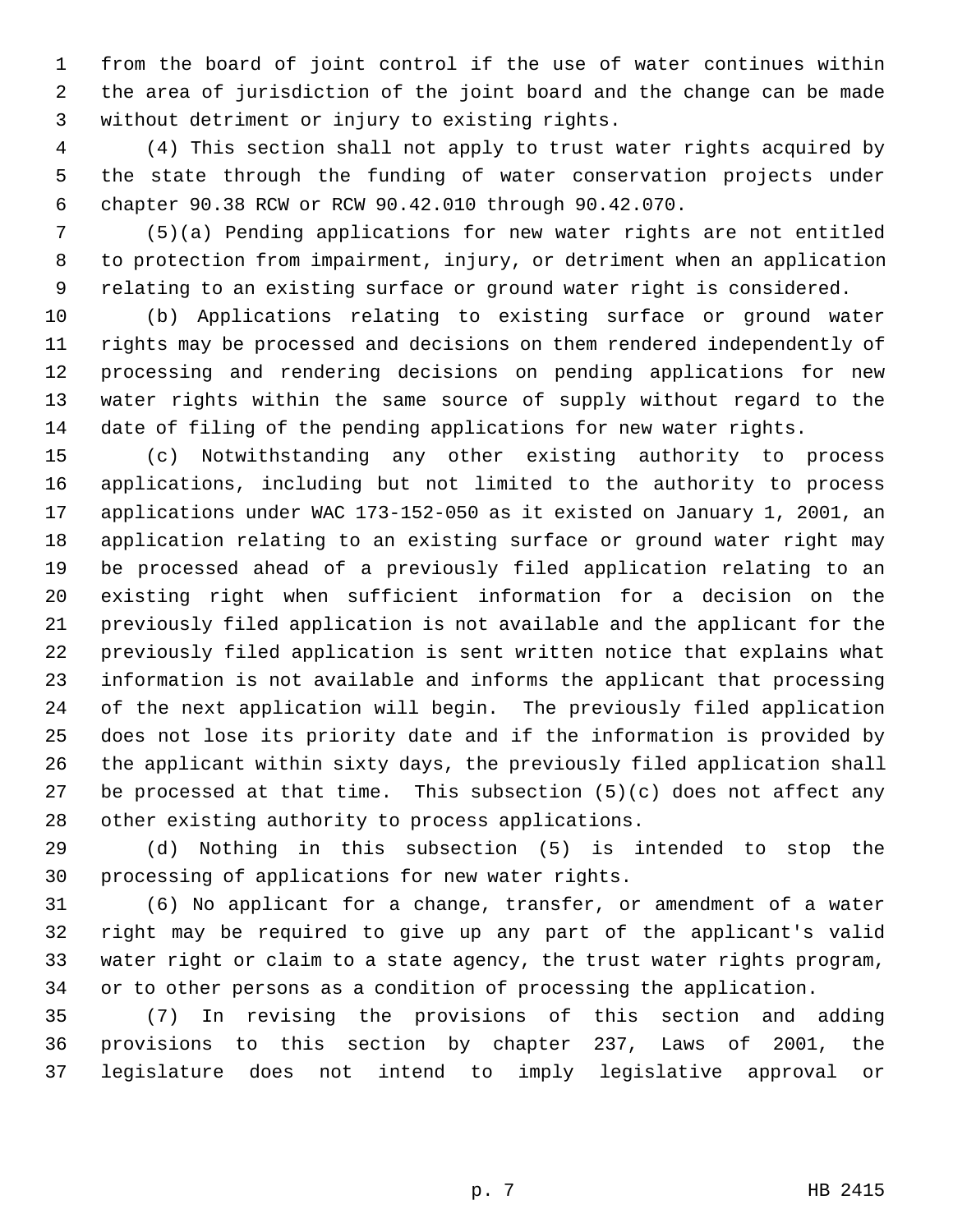1 disapproval of any existing administrative policy regarding, or any 2 existing administrative or judicial interpretation of, the provisions 3 of this section not expressly added or revised.

 4 (8) The development and use of a small irrigation impoundment, as 5 defined in RCW 90.03.370(8), does not constitute a change or amendment 6 for the purposes of this section. The exemption expressly provided by 7 this subsection shall not be construed as requiring a change or 8 transfer of any existing water right to enable the holder of the right 9 to store water governed by the right.

10 (9)(a) The department may only approve an application submitted 11 after June 30, 2019, for an interbasin water rights transfer after 12 providing notice electronically to the board of county commissioners in 13 the county of origin upon receipt of an application.

14 (b) For the purposes of this subsection:

15 (i) "Interbasin water rights transfer" means a transfer of a water 16 right for which the proposed point of diversion is in a different basin 17 than the proposed place of beneficial use.

18 (ii) "County of origin" means the county from which a water right 19 is transferred or proposed to be transferred.

20 (c) This subsection applies to counties located east of the crest 21 of the Cascade mountains.

22 NEW SECTION. **Sec. 4.** A new section is added to chapter 90.03 RCW 23 to read as follows:

24 (1) Applications for a change in the place of water use, point of 25 water diversion, and/or purpose of water right use under RCW 90.03.380 26 that occurred without the required prior approval from the department, 27 that were intended to enable the irrigation of additional acreage or 28 the addition of new uses, and that improved water use efficiency and 29 reduced direct impacts on instream resources must be submitted to the 30 department consistent with this section.

31 (2) All applications affected by this section must:

32 (a) Indicate the date or dates on which the actual changes in water 33 use occurred; and

34 (b) Identify the nature and extent of the changes, including any 35 improvements in water use efficiency or reductions in direct impact on 36 instream resources.